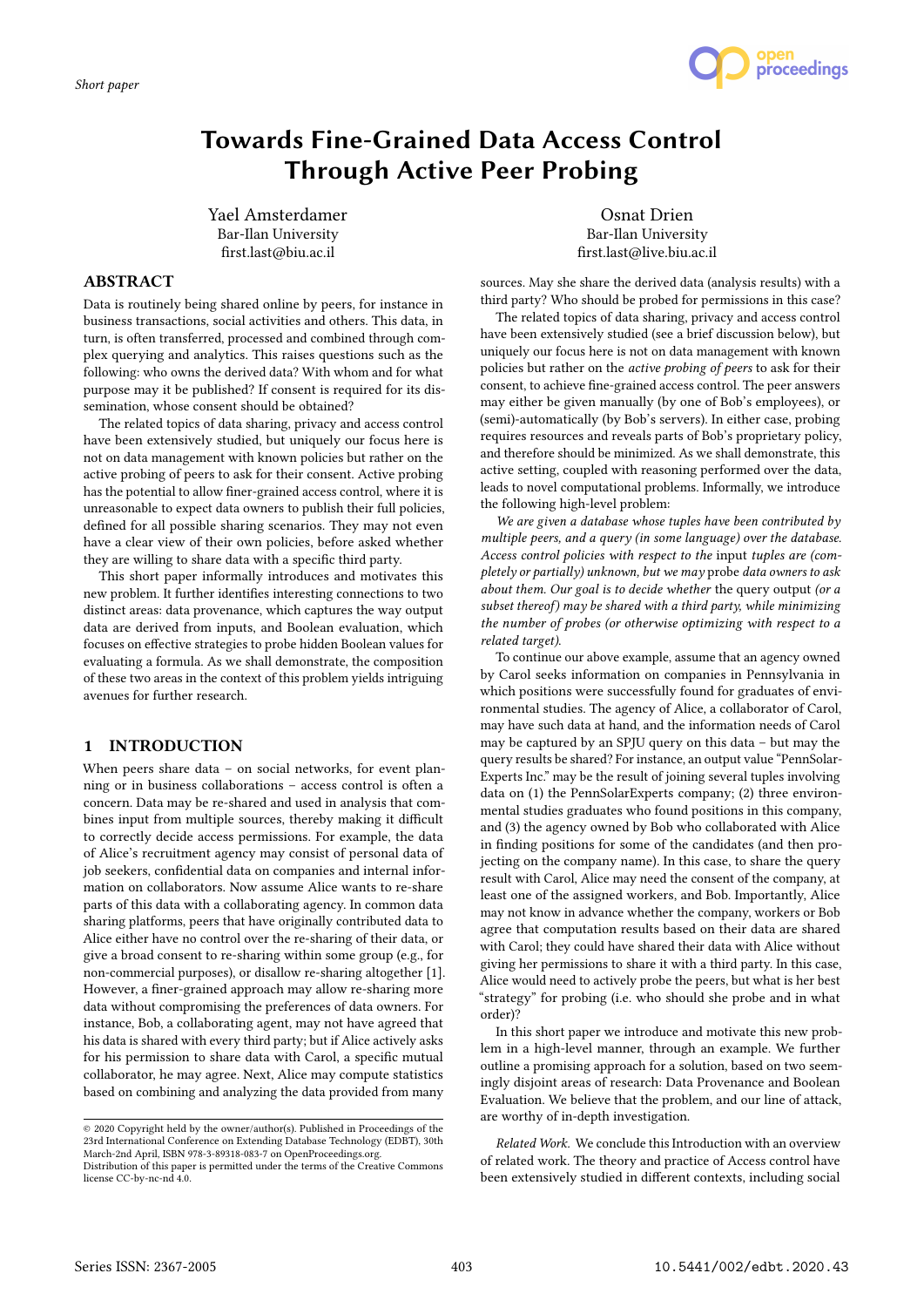| Companies         |                       |              |            | <b>Vacancies</b> |                          |     |            |            |
|-------------------|-----------------------|--------------|------------|------------------|--------------------------|-----|------------|------------|
| $cid$             | name                  |              |            |                  | $\underline{\text{vid}}$ | cid | position   | amount     |
| 11                | PennSolarExperts Ltd. |              |            |                  | 111                      | 11  | analyst    | 3          |
|                   |                       |              |            |                  | 112                      | 11  | supervisor | 1          |
| <b>JobSeekers</b> |                       |              |            |                  | Assignment               |     |            |            |
| sid               | name                  | education    | agency     |                  | sid                      | vid | status     | agency     |
| 1                 | David                 | Env. studies | <b>Bob</b> |                  | 1                        | 111 | hired      | <b>Bob</b> |
| 2                 | Ellen                 | Env. studies | <b>Bob</b> |                  | $\overline{c}$           | 112 | rejected   | Alice      |
| 3                 | Frank                 | Env. studies | Alice      |                  | $\overline{c}$           | 111 | hired      | Bob        |
| $\overline{4}$    | Georgia               | Env. studies | <b>Bob</b> |                  | 3                        | 111 | rejected   | Alice      |
|                   |                       |              |            |                  | $\overline{4}$           | 112 | hired      | Alice      |

Table 1: Example database of Alice's recruitment agency.

networks (e.g., [1–7]), distributed systems (e.g., [8, 9]) cloud services (e.g., [10–12]), Web applications (e.g., [13, 14]) , databases (e.g., [15–17]), and many other areas. With respect to these works, our novelty is in focusing on a setting where access policies may be unknown or undetermined in advance, which requires active probing of involved peers to obtain permissions. Fine-grained access control policies may be too large or complex to be specified by a client, if, e.g., the permission for every peer and action must be specified. To assist clients in specifying policies, previous work has considered (semi-)automatic computation of access control policies. This includes the computation of policies based on example permissions [18]; evaluating the credibility of peers [5]; mining or interactively defining user roles [19, 20]; using semantically-rich languages to compactly capture reallife factors on policy definition [21]; and using game-theoretic considerations in defining policies with respect to risk minimization [22]. These works are complementary to ours, in the sense that we probe peers as a "black box": peer answers may be obtained manually or predefined using methods such as above.

#### 2 MODEL, VIA AN EXAMPLE

We next outline a preliminary model for the problem, illustrated informally via an example.

We are given a Relational Database<sup>1</sup> where each tuple is annotated with a label which we refer to as concept, taken from a set of concepts C. Each concept "belongs" to a single owner out of a set of peers  $P$ . We will refer to such annotated database as a shared database.

Example 2.1. Table 1 outlines a simple DB for the recruitment agency example described above, consisting of details of companies and job vacancies in these companies, with the type of position and the number of open positions; job seekers with their name, education and agency to which they have applied; and the assignment of seekers to vacancies, including the status of the assignment and the agency responsible for matching. The annotations here can be set to reflect the row (table+key) and the owner of the data. In this case, we assume for simplicity that company and vacancy data is owned by the company, and job seeker and vacancy data is owned by the relevant agency as the seekers' representatives. The annotation for the first row in Companies could for instance be Companies11PennSolar and the first row of Assignment could be Assignment1-111Bob.

The premise is that there is a hidden truth value to whether or not we are allowed to share each concept with a specific third party (or publish it in public, etc.); this truth value is known only to the concept owner.

Example 2.2. Recall the database in Table 1, and assume that Alice wishes to share the JobSeekers table with Carol. In this case, Alice's agency is the owner of the third tuple, and thus can check whether she can share the data - e.g., if Frank agreed in his contract with the agency to share data with third parties. The yes/no answer would translate to a valuation of true/false respectively to the Boolean variable captured by the annotation JobSeekers3Alice. The other tuples correspond to job seekers recruited by Bob's agency, hence we assume that when asked by Alice, Bob's agency can answer yes/no to the sharing request, again translated to a Boolean valuation.

Some concepts may be associated with a semantic interpretation, in which case the hidden truth values are constrained. For instance, in the database from Figure 1, we can assume that access permission to a row in Vacancies implies access permission to the relevant company's row in Companies. To capture such constraints, we use taxonomies.

Next, instead of sharing the data as-is, we consider a query executed on the database to perform some analytics and the sharing of its results. We consider "query" as a broad term here, and variants of the problem will focus on different query languages (e.g., relational SPJU, Datalog, etc.).

|                         |             | <b>SELECT DISTINCT</b> c.name       |
|-------------------------|-------------|-------------------------------------|
| $\overline{2}$          | <b>FROM</b> | Companies c.                        |
| $\overline{\mathbf{3}}$ |             | JobSeekers i,                       |
| $\overline{4}$          |             | Vacancies v.                        |
| 5 <sup>1</sup>          |             | Assignments a                       |
|                         |             | WHERE $c.cid = v.cid$ AND           |
| $\overline{7}$          |             | $v$ . vid = a. vid AND              |
| $\mathbf{g}$            |             | $a. status = 'hired' AND$           |
| $\overline{9}$          |             | $a.sid = s.sid$ AND                 |
| 10                      |             | $s$ . education = $"Env$ . studies' |

Figure 1: Query over the example database

Example 2.3. Recall our running example and now assume that Alice wishes to share with Carol the names of companies where environmental studies graduates have successfully found jobs. To this end, she runs the query in Figure 1 on the database in Table 1. In this simplified example the answer is the single company in the database - "PennSolarExperts Ltd.", where David, Ellen and Georgia have been hired.

The question is then: given an (annotated) database and a query, are we allowed to share the result?

Example 2.4. Sharing the single result value returned by the example query, "PennSolarExperts Ltd.", requires the company's consent, as the owner of the relevant tuple. Furthermore, sharing the result may reveal information about other tuples participating in the derivation. For instance, if there are few environmental studies graduates who work in PennSolarExperts, sharing the result with Carol would reveal personal information about them, including that at least one of them was recruited by Alice's agency or her collaborators (and in turn, that this person belongs to the type of job applications at which Alice and her collaborators specialize, e.g., interns, part-time positions, etc.). Beyond our example, peers can ask queries, e.g. Boolean, whose result does not contain any tuple cell, and yet may reveal the existence of

<sup>&</sup>lt;sup>1</sup>For brevity, we demonstrate the problem and our approach in a relational setting and for tuple-level access control; it applies similarly, with some extensions, to semi-structured data and value-level access control.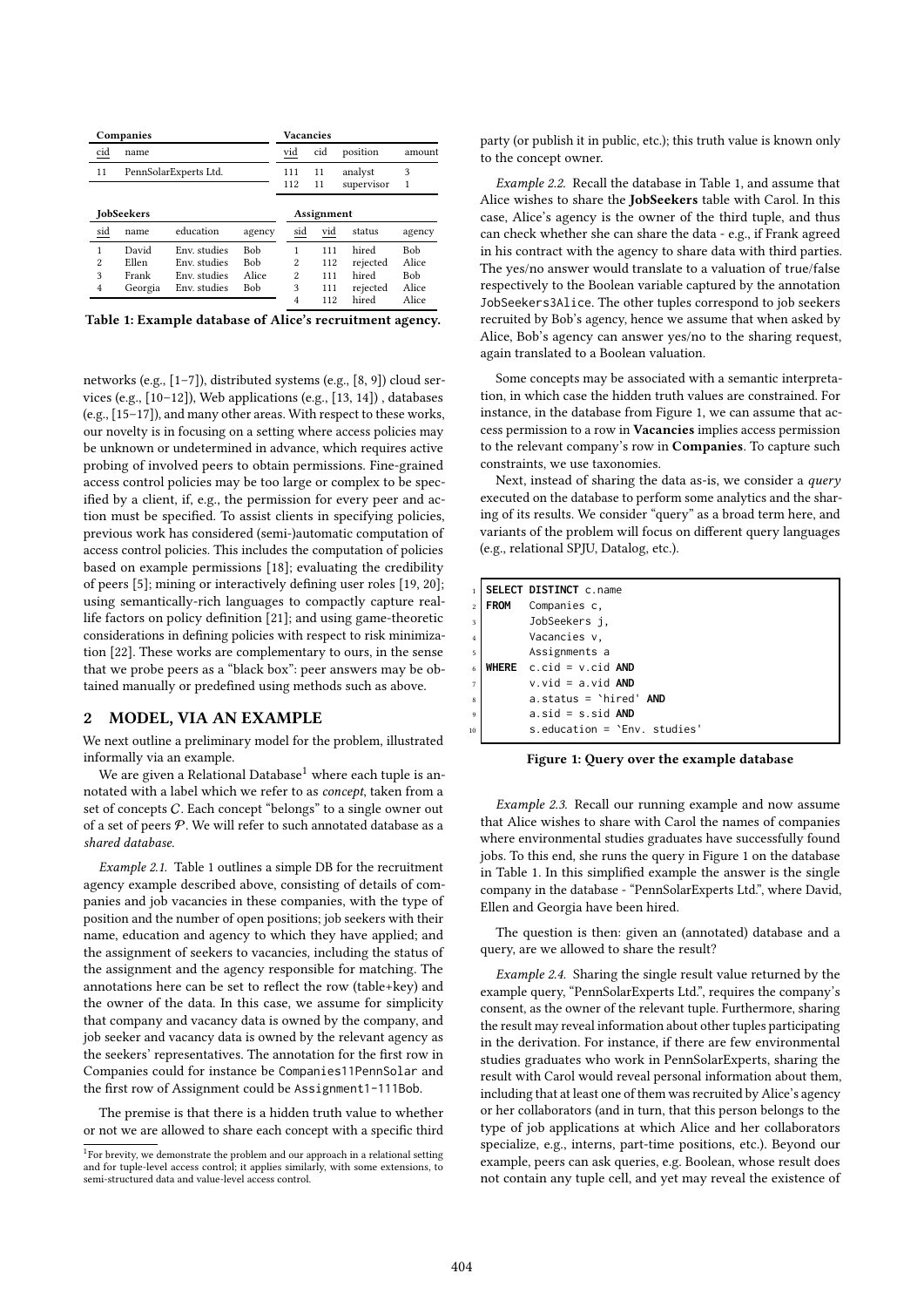other tuples. We shall therefore consider to which tuples used in the derivation permissions are needed. In our case, intuitively, it is sufficient to have permissions to the data involved in one relevant job assignment, since the existence of additional assignments does not change the result. To share e.g., Georgia's assignment details, Alice needs permission to share all the tuples jointly involved in it in addition to the company's tuple – tuple 4 in JobSeekers, vacancy 112 and the relevant assignment. To obtain these permissions, Alice needs to probe Bob Bob, the owner of the relevant JobSeekers tuple, and PennSolarExperts for the Companies and Vacancies tuples. The owner of the assignment itself is Alice's agency, which means she has the information of whether this tuple can be shared or not. If only one of the four aforementioned tuples cannot be shared, Georgia's assignment cannot be shared.

Since access control policies with respect to the individual concepts are "hidden", namely known only to owners, the tool that we have for deciding whether or not a result may be shared is to pose questions or probes to the owners of relevant data items. The goal is then to optimally select probes in order to discover whether sharing is permitted.

Example 2.5. In our running example, 9 tuples contributed in some way (to be formalized below through the notion of provenance) to the result of the example query. If the only tuple owned by Alice (the assignment of job seeker 4) can be shared, we are left with 8 tuples. If we ask PennSolarExperts whether their company's details can be shared and get a negative answer, we know that the data cannot be shared and there is no need to ask further questions. As another example, recall that we assumed that vacancies data can only be shared if the company's data can be shared. Then assume we get PennSolarSystem's permission to share data about vacancy 112 (and hence also the company details) and Bob's permissions to share Georgia's details – we obtain that the query result can be shared having used only 2 probes.

Naturally, the number of questions that will be asked in practice depends on the answers received, which are unknown in advance. The goal is to design a strategy for choosing which questions to pose and in what order, where multiple variants of the problem could be of interest. These variants may be based on axes such as the query language expressiveness (e.g. Conjunctive Queries, Datalog, etc.); the optimization goal (e.g. minimizing the number of questions or maximizing the number of shareable results for a given "budget" of questions); optimizing for the worst or expected case (with respect to the peer answers); selecting probes in advance or incrementally; and restricting the per-peer probes or optimizing the overall number of probes.

#### 3 TOWARDS A SOLUTION

Having informally introduced the problem, we next outline a preliminary approach for a solution, combining multiple areas of previous work.

Provenance. We are interested in whether or not we may share derived data, whereas (hidden) access control policies are defined with respect to the original, atomic data items. The propagation of meta-data from atomic data items to the query results related to them has been studied under the prism of provenance [15, 16, 23] (and previously, c-tables [24]). In our case, we may use provenance to compute expressions capturing the access control of derived data, in terms of the concepts annotating the input.

Example 3.1. Recall the query in our running example from Figure 1. Using c-tables [24] (or alternatively Boolean provenance [15, 23]), we can compute a Boolean expression reflecting the dependencies of access control credentials to the output on permissions to view relevant input tuples.

(Vacancies111PennSolar∧((Assignment1-111Bob ∧ JobSeekers1Bob) ∨ (Assignment2-111Bob ∧ JobSeekers2Bob)) ∨(Vacancies112PennSolar∧Assignment4-112Alice ∧ JobSeekers4Bob))

Companies11PennSolar∧

The formula uses the access control concepts of the relevant tuples as variables. Indeed, it matches the intuition of Example 2.5 on how probe answers may affect the final decision: if PennSolarExperts refuse sharing their company details with Carol, Companies11PennSolar will be evaluated to false, and the truth value of the entire formula will be false. Alternatively, if we know that Vacancies112PennSolar, Companies11PennSolar, Assignment4-112Alice and JobSeekers4Bob evaluate to true, the entire expression evaluates to true.

(Boolean) provenance constructions such as the one exemplified above have been developed for different query languages and formalisms, and the shape of the resulting Boolean expression depends on the formalism for which provenance is tracked, which in turn may affect the probe selection process. For instance, if we restrict attention to Union of Conjunctive Queries, then provenance of each output tuple may be represented in Disjunctive Normal Form of polynomial size with respect to the input database size [24]; negation is needed for queries with relational difference [25]; for Datalog, a polynomial size representation is possible in the worst case only if we resort to Boolean circuits [26]; etc.

(Incremental) Boolean Evaluation. Given Boolean provenance formulas over data items, had we known whether they are authorized for publication, we could simply assign true/false to the corresponding variables in the formulas and decide whether the derived data could be shared. However, policies of peers may be unknown or undetermined, therefore we probe peers to obtain them. We now consider the optimization problem of selecting the best variables to observe next.

To illustrate, we next outline our preliminary solution for the following setting:

- Relational SPJUD queries (select-project-join-union-difference),
- Minimizing the number of questions
- Optimizing the expected case
- Selecting questions incrementally
- Considering either the number of questions overall or per peer
- Assuming an equal cost for all the questions/peers and given answer prior probabilities.

In this case, as explained above, output tuples would be annotated by Boolean expressions (computed via [24]). We then explore results on Boolean evaluation for such expression, and may leverage them to show that the problem is NP-hard, via [27, 28]. In contrast, previous work has studied optimal solutions for restricted cases, heuristics and approximations (see, e.g., [27, 29] for a survey). In particular, in [30] we have adapted and extended an approximate solution by [31], as we next briefly outline.

Denote the set of output tuple annotations by E. For each Boolean formula  $e_i \in \mathbf{E}$  we define two *utility* functions  $g_0^i, g_1^i$ :  $\{1, 0, *\}^{|C|} \to \mathbb{R}^+$ , where C is the set of variables in the Boolean<br>expressions and each entry represents either a value assignment expressions and each entry represents either a value assignment to a variable or no assignment (\*).  $g_0^i(\vec{c})$  and  $g_1^i(\vec{c})$  are respectively